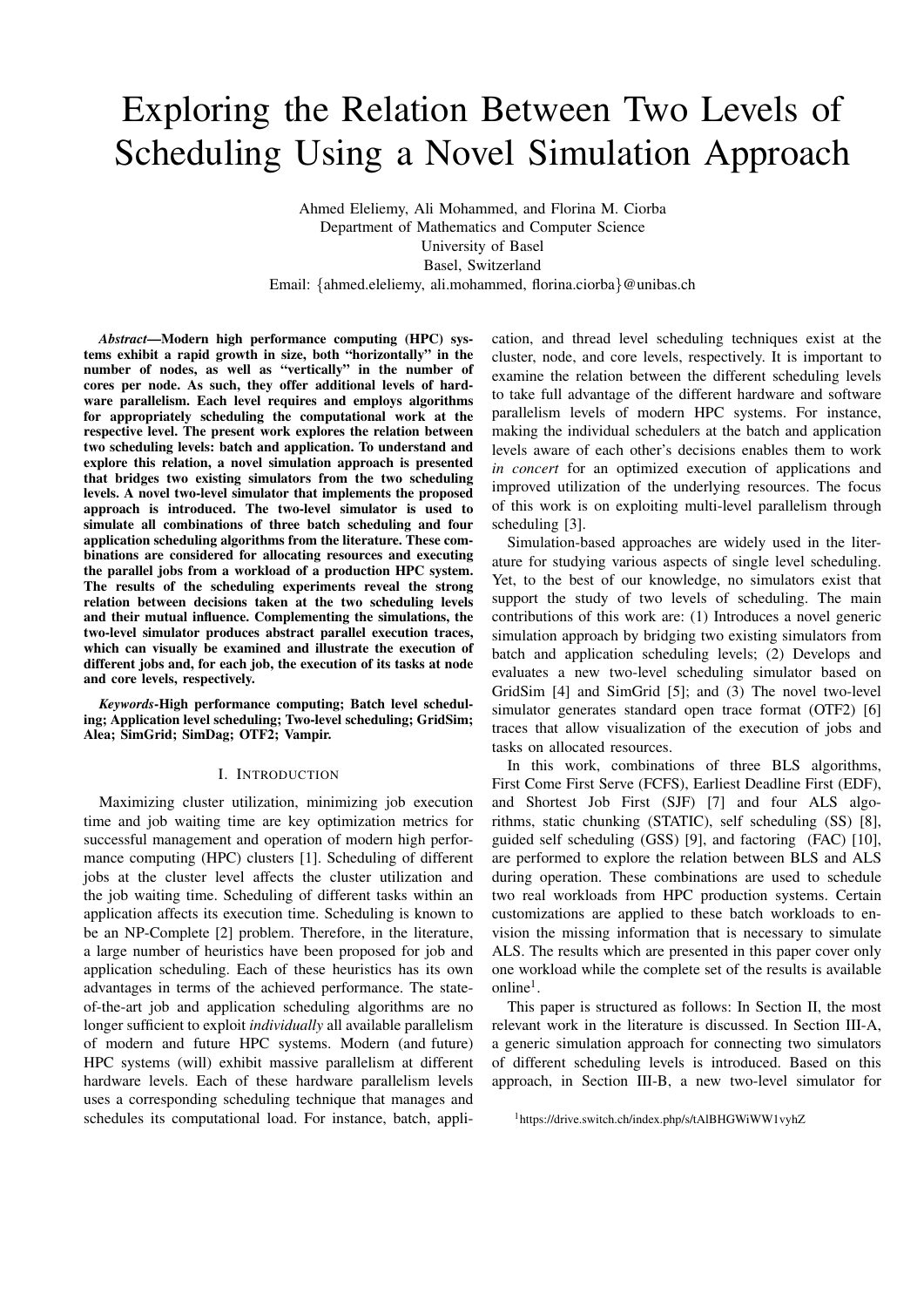BLS and ALS is proposed. In Section IV, the results of executing the workload of a production HPC system with several combinations of BLS and ALS algorithms using the proposed two-level simulator are discussed. The information needed to reproduce this work is presented in Section V. Finally, in Section VI, the conclusions of this work and its potential future work are outlined.

## II. RELATED WORK

Implementing, comparing, verifying, and validating a scheduling solution for HPC production systems involves numerous technical details and steps. Therefore, simulation approaches have been widely used to examine the performance of different scheduling algorithms. Consequently, the crux of this section is to highlight the most relevant and influential simulators used for simulating scheduling of problems at the levels considered herein: batch and application scheduling, respectively.

Simulation of BLS algorithms: One popular simulation toolkit is GridSim [4]. It facilitates simulation of grids, clusters, and single processing elements. It offers support for a broad range of heterogeneous resources including shared and distributed memory architectures. GridSim is built on top of a reliable discrete event simulation library called SimJava [11]. The GridSim toolkit is fully implemented in Java which promotes its portability and extensibility.

Simulation of ALS algorithms: SimGrid [5] is a widely used simulation toolkit for ALS. SimGrid supports the development of parallel and distributed applications in heterogeneous/homogeneous parallel and distributed environments. Recent releases of SimGrid have three different interfaces: MetaSimGrid (MSG), SimDag (SD), and Simulated MPI (SMPI) for simulating applications as a group of concurrent processes, applications as directed acyclic graphs (DAGs), and for running unmodified applications written using the message passing interface (MPI), respectively.

Due to the reliability and the active support community of the two toolkits, GridSim and SimGrid, they are used to build a large number of notable simulators, such as Alea [12] and Batsim [13]. Alea and Batsim are the most relevant simulators to the current work, and are used for the BLS and ALS simulations, respectively.

Alea [12] [14] is a well-known simulator, developed on top of the GridSim toolkit. It extends GridSim and improves certain of its limitations. For instance, it supports reading of jobs files written in the standard workload format (SWF) [15] and reading of platform files instead of defining the simulated platform within the code. Alea provides a group of data structures that enhance job and resource modeling. It also implements a set of scheduling algorithms and gives the opportunity to integrate other scheduling algorithms. It can be considered a suitable candidate for BLS simulations. In the present work, simulations at the BLS level are performed with Alea.

Batsim [13] is one of the most recent SimGrid-based simulators. It is based on the separation of concerns between system simulation and scheduling algorithms using two main components: *batsim main* and *batsim decision*. The main component is responsible for simulating the computational resources and it uses the SimGrid simulation toolkit underneath. The decision component is responsible for the scheduling decisions at the resources management level and it can be implemented in any programming language. Batsim depends on a Unix socket layer to allow communication between its two components. An approach similar to the Batsim communication approach that depends on Unix sockets is used in this present work.

The GridSim and SimGrid toolkits are preferably used (not restricted) to support batch and application level scheduling, respectively. Certain research efforts are described below that studied extensions of one of these two simulation toolkits to support the simulation of other scheduling levels.

ALS simulation based on a BLS simulation toolkit: In [16], the authors prove the ability of extending Alea to support ALS algorithms. The authors extended Alea to support ALS algorithms, such as STATIC, SS, GSS, and FAC. The work in [16] carried over all the Alea's advantages to the ALS domain, such as application tasks being expressed in the SWF format and the effect of system failures being examined with different ALS techniques. However, the simulator provided by [16] supports ALS algorithms in such a way that it can no longer support BLS algorithms.

BLS simulation based on an ALS simulation toolkit: Simbatch [17] is a SimGrid-based simulator. Simbatch uses the MSG interface of SimGrid to support simulations and development of BLS algorithms. Simbatch's uniqueness comes from the fact that it swaps the focus of SimGrid from the ALS perspective to the BLS perspective.

All aforementioned simulators and simulation toolkits are designed to support *single level* scheduling simulations, such as at the BLS or ALS. However, to explore the relation between multiple levels of scheduling, simulators are needed that can combine the required methods, tools, and techniques from the single levels. In [18], the concept of combining resource allocation (RA) with dynamic loop scheduling (DLS) was first proposed, under the name of "CDS", a combined dualstage RA and DLS approach. CDS is a two-stage framework that maximizes the probability that applications complete by common deadline under certain levels of variation in the resources availability to compute and variation in system input. The RA techniques used in [18] were initially simplistic and, subsequently, more sophisticated in [19].

As a preliminary step for the work in the present paper, the original Alea simulator [12] has been *redesigned* and *reimplemented* to support ALS algorithms in addition to BLS algorithms, in [3]. Moreover, in [3] a new simulator based on the SimGrid-SD interface [5] was designed to support BLS algorithms in addition to ALS algorithms. These two simulators showed similar results in terms of total execution time for the simulated batches and applications at BLS and ALS, respectively. In the case of large batch workloads, the extended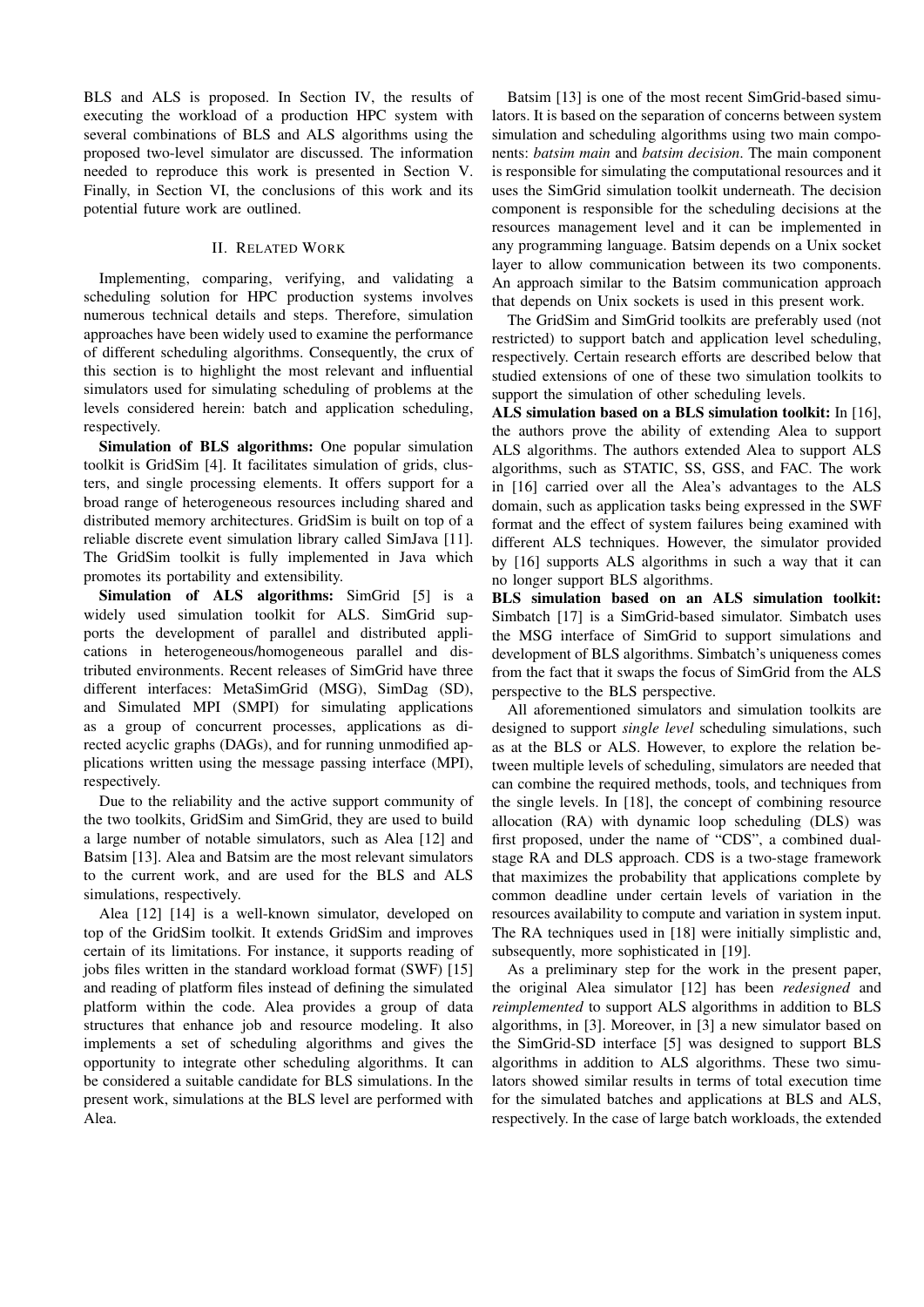Alea simulator showed improved performance in terms of total simulation time, while the SimGrid-SD-based simulator showed improved performance in the case of applications that contain large numbers of tasks. The simulators presented in [3] support only single level scheduling: BLS or ALS.

Attempting to simultaneously simulate the two levels of scheduling using the simulators in [3] revealed certain technical challenges. In particular, both simulators are based on discrete events. Each maintains an individual simulation clock, updated according to the events occurring at the scheduling level they simulate. Extending any of the two simulators to support multiple simulation clocks involves numerous changes that may affect the functionality of simulation toolkit used to build that simulator. Another challenge is related to the initialization functions GridSim.init and SD\_init of GridSim and SimGrid-SD, respectively. These functions were designed to be called one time at the beginning of the simulation. Thus, multiple calls would cause simulation errors during execution. In certain cases, the SimGrid-SD-based simulator would require multiple calls to SD\_init to reinitialize the simulation environment, when the simulator is launched for a different application.

In the present work, a novel simulation approach is proposed to develop two-level simulators. The proposed approach overcomes the challenges encountered in [3] by bridging scheduling simulators from two levels, in such a way that each remains responsible for simulating a specific scheduling algorithm at a certain level of hardware and software parallelism. Bridging simulators according to the proposed approach aims to minimize the changes in the single-level simulation toolkits. Minimal changes in the simulation toolkits constitutes an advantage for obtaining the support of the user community and to naturally maintain compatibility with the new toolkit releases.

# III. THE PROPOSED TWO-LEVEL SIMULATION APPROACH

As discussed in Section II, numerous simulators exist for scheduling in parallel and distributed systems. Each simulator has its own capabilities and limitations. It becomes necessary to define a set of objectives for the proposed two-level simulation approach, to crystallize its capabilities and limitations.

# Objectives of the proposed approach

(i) Preserve the current level of user involvement, to avoid that users learn new APIs or new simulation toolkits to perform their simulations.

(ii) The scheduling algorithms in the literature, at either of the BLS or ALS levels, can be easily 'plugged' into the new simulator.

(iii) The approach exploits parallel computing systems with shared and/or distributed memory to reduce the overall simulation run-time.

#### *A. Bridging simulators via a connection layer*

As shown in [3], different simulators for parallel and distributed systems support simulation of scheduling algorithms at different levels of scheduling, i.e., BLS and ALS. However,

certain simulators have a strong potential to support simulation of scheduling algorithms at certain levels of hardware parallelism. For instance, at the grid or cluster level, GridSim has the capability to implement and simulate BLS algorithms, while SimGrid has advantages to implement and simulate ALS algorithms. The two-level scheduling idea proposed in this work is, therefore, based on simultaneously executing two simulators where each simulates a certain level of scheduling, both simulators feeding each other with their scheduling decisions when needed throughout execution. Fig. 1 illustrates an example in which the BLS simulator simulates a batch of jobs and requires as input three important parameters: the *set and characteristics of the batch jobs*, the *set and characteristics of the cluster resources*, and the *BLS algorithm*. The BLS simulator decides which cluster resources should be allocated to execute a certain job from the batch at a certain time. This decision is fed into the ALS simulator, instantiated for the particular job, with the specifications of the three parameters: *tasks of particular job*, *description of allocated resources*, and the *ALS algorithm*. The arrows in green color denote the connection layer between the two levels of scheduling. The illustrative example in Fig. 1 is extended in Fig. 2 (described later in Section III-B), in which the BLS simulator is Gridsim-Alea and the ALS simulators are instances of SimGrid-SD.

#### *B. The two-level simulator*

The proposed approach meets objectives (i) and (ii) stated earlier in this section, due to the fact that users are free to select any two simulators for the two levels of scheduling and the scheduling algorithms are easily 'plugged' in. This approach helps users to leverage their expertise on the use of certain simulation toolkits. The proposed approach depends on simultaneously running several simulation instances as separate processes. Moreover, these instances can simultaneously



**Legend**

 $-+$ Simulator input/output



Fig. 1. Bridging between simulator instances for allocating resources  $RJ_i$  to job  $J_i$  using a certain BLS algorithm and executing  $J_i$  on  $\overline{R}J_i$  according to a given ALS algorithm.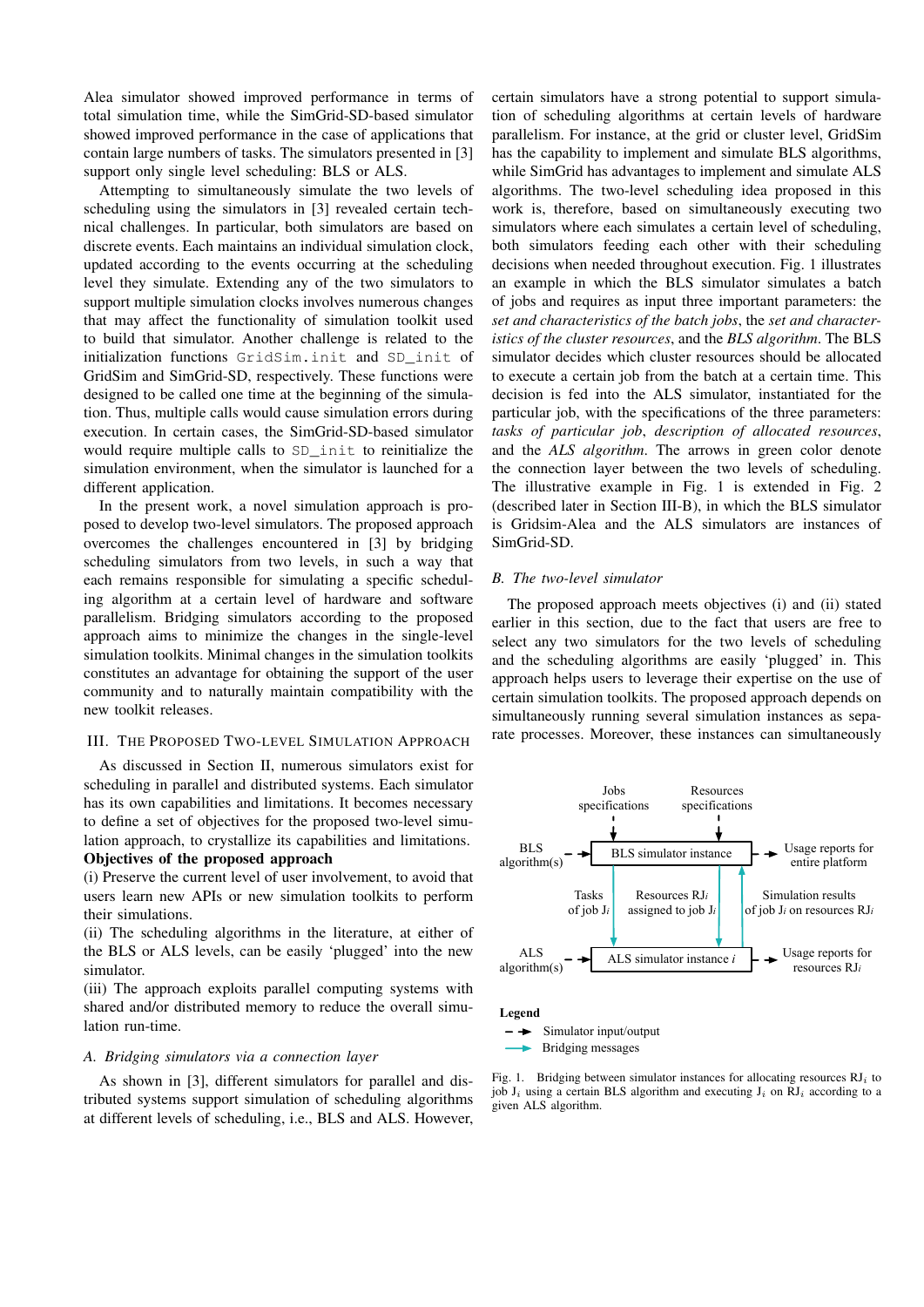TABLE I. Notation

| Symbol                      | <b>Description</b>                                                                                                                                                                 |
|-----------------------------|------------------------------------------------------------------------------------------------------------------------------------------------------------------------------------|
| N                           | Number of batch jobs                                                                                                                                                               |
| М                           | Number of cluster resources                                                                                                                                                        |
| J                           | Set of batch jobs<br>${J_i \mid 0 \leq i < N}$                                                                                                                                     |
| $\boldsymbol{R}$            | Set of cluster resources<br>${R_j \mid 0 \leq j < M}$                                                                                                                              |
| $RJ_i$                      | Set of resources allocated to job $J_i$<br>$RJ_i \subseteq R$ , $RJ_i \neq \emptyset$ , $0 \leq i \leq N$                                                                          |
| AT                          | Set of jobs arrival times<br>$\{AT_i \mid 0 \leq i \lt N\}$                                                                                                                        |
| FT                          | Set of jobs finishing times<br>$\{FT_i \mid 0 \leq i \leq N\}$                                                                                                                     |
| $_{ST}$                     | Set of jobs starting times<br>$\{ST_i \mid 0 \leq i \lt N\}$                                                                                                                       |
| $LJ_i$                      | Length of job $J_i$ (in GFLOP),<br>where $0 \leq i \leq N$                                                                                                                         |
| $TJ_i$                      | Set of all tasks belonging to job $J_i$ ,<br>where $0 \leq i \leq N$                                                                                                               |
| $LT_k$                      | Length of task $T_k$ (in GFLOP) of job $J_i$ ,<br>where $0 \leq k \leq  T J_k $ and $0 \leq i \leq N$                                                                              |
| Υ                           | Task variation factor<br>$0 \leq \Upsilon \leq 1$                                                                                                                                  |
| $T$ ideal<br>par            | Time to complete all jobs of a certain workload,<br>where each job has a number of equal size tasks,<br>$\max(FT) - \min(AT)$   $\Upsilon = 0, \forall J_i \in J$                  |
| $T^{\Upsilon}_{\text{par}}$ | Time to complete all jobs of a certain workload,<br>where the sizes of tasks within each job vary<br>according to Y<br>$\max(FT) - \min(AT)   0 < \Upsilon < 1, \forall J_i \in J$ |

run on shared and/or distributed memory systems. Thus, the proposed approach also meets objective (iii) stated earlier. All the results obtained within this work are based on running a new proposed two-level simulator on a multi-core processor with shared memory, described below.

Based on the approach discussed in Section III-A, a new two-level simulator is designed and implemented by connecting and integrating two different simulators. The GridSim-based simulator, Alea [12], is used to simulate BLS algorithms, while the SimGrid-SD-based simulator [3] simulates ALS algorithms. Although both simulation toolkits are well-known and have an active support community, connecting them has not yet been attempted and poses certain implementation challenges.

The first challenge is interfacing two different programming models: object-oriented and structured programming used for developing the GridSim-Alea (in Java) and the SimGrid-SD (in C) simulators, respectively. The second challenge is synchronizing the independent simulation clocks of the simulators instances. Both simulation toolkits are based on discrete events, and each keeps its own discrete simulation clock that is only advanced when an internal event occurs. The third challenge is merging the output results generated by the multiple instances of the two simulators to enable a proper informative presentation.

To address these challenges, a *connection layer* (as a part of the proposed two-level simulator) was designed to provide the following functions: (i) Manage simulator instances, (ii) Synchronize the clocks of the simulator instances, and (iii) Exchange necessary information regarding jobs, tasks, and other execution parameters.

To illustrate the use of the connection layer, consider the following scheduling scenario: A batch  $J$  consists of four jobs  $\{J_0, J_1, J_2, J_3\}$ . Each job consists of three tasks. In each job, the sum of the lengths of the first two tasks is equal to the length of the third task, i.e.,  $LT_1 + LT_2 = LT_3$ . A cluster R consists of five homogeneous resources  $\{R_0, R_1, R_2, R_3, R_4\}$ . The set of resources required by job  $J_i$  is denoted  $RJ_i$ ,  $0 \le i \le 4$ . The following resource assignments are requested:  $RJ_0 = \{R_0, R_1\}, RJ_1 = \{R_2, R_3\},$  $RJ_2 = \{R_2, R_4\}$ , and  $RJ_3 = \{R_0, R_4\}$ . The arrival time of job  $J_i$  is  $AT_i$ ,  $0 \le i < 4$ , where  $AT_0 = AT_1 = 0$  and  $AT_2 < AT_3$ . The finishing time of job  $J_i$  is  $FT_i$ ,  $0 \le i < 4$ , and  $FT_0 = FT_1 > AT_3 > AT_2$ . FCFS and STATIC are used as BLS and ALS, respectively.

Since  $AT_0 = AT_1 = 0$ , the connection layer **manages** the BLS and ALS simulator instances by *starting* two separate instances of the SimGrid-SD-based simulator to simulate the execution of jobs  $J_0$  and  $J_1$  on  $RJ_0$  and  $RJ_1$ , respectively, using STATIC. Given that  $FT_1 > AT_2$  and  $RJ_1 \cap RJ_2 = \{R_2\},\$ the connection layer *holds* the simulation of  $J_2$  until the SimGrid-SD-based simulation instance for  $J_1$  reports its completion. Since  $AT_3 > AT_2$ ,  $J_2$  starts before  $J_3$ , and, thus, the connection layer holds the simulation of  $J_3$  until the SimGrid-SD-based simulation instances for  $J_0$  and  $J_2$  report their completion, given that  $RJ_3 \cap RJ_0 = \{R_0\}$  and  $RJ_3 \cap RJ_2 = \{R_4\}.$  Therefore, the time at which simulation of  $J_3$  begins depends on the times at which the simulation of  $J_0$  and  $J_2$  completes. The finishing times of  $J_0$  and  $J_2$  are dominated by the scheduling decisions of the ALS algorithms. Recall that for jobs  $J_0$  and  $J_2$ , the sum of the lengths of the first two tasks equals the length of the third task. Due to using STATIC as ALS and having homogeneous resources, load imbalance will arise in executing the three tasks of  $J_0$  and  $J_2$  on the sets of resources  $RJ_0$  and  $RJ_2$  that are assigned to  $J_0$  and  $J_2$ . As a consequence, the BLS scheduler, FCFS, needs to delay the beginning of the execution of  $J_3$ . The influence between BLS and ALS becomes visible via the fact that STATIC as ALS not only affects the individual performance of  $J_0$  and  $J_2$ , but also the performance achieved by FCFS as BLS for scheduling the other jobs in the batch. In this scenario, if the FCFS algorithm passed certain information to the STATIC algorithm to prioritize the release of resources, the STATIC algorithm would assign the smallest chunk of tasks to the resources needed to be released for other jobs, such as  $R_0$  and  $R_4$ .

To support this type of scenarios, the connection layer synchronizes the running simulators using two strategies: *simulation suspend/resume* and *event injection*, as illustrated in Fig. 2. A *simulation suspend/resume entity* registered in GridSim-Alea, is used to *suspend* and *resume* the BLS simulation. It performs a busy loop that ends *if and only if* all running instances of the SimGrid-SD-based simulator report their completion and results. Due to the fact that the suspend entity is a registered GridSim entity, its busy loop can pause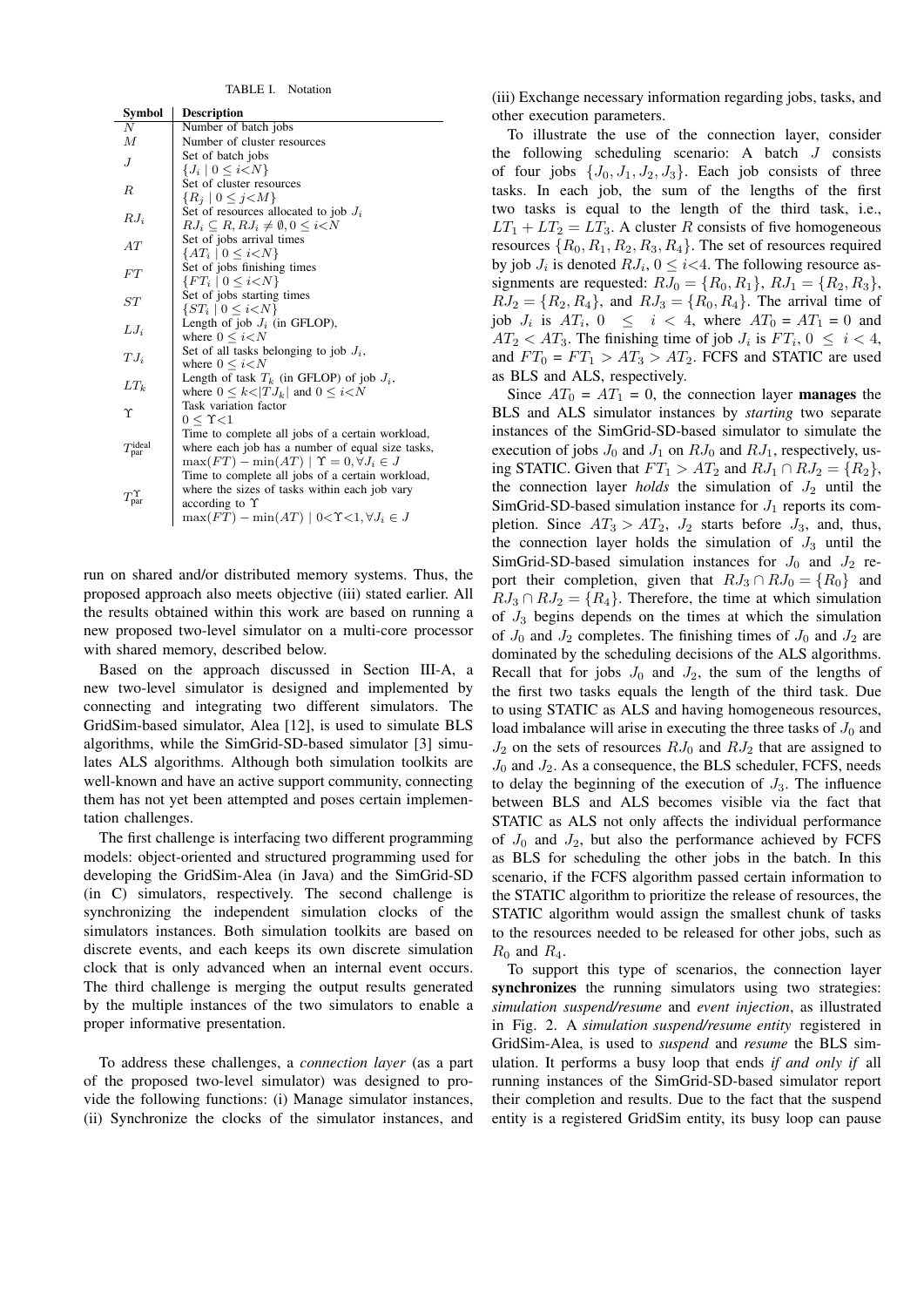# **BLS simulator instance**



Internal GridSim events External messages of the connection layer  $\sim$ Internal synchronization events of the connection layer Connection layer entities г  $\circledcirc$ Simulation clock within a simulation instance

Fig. 2. Two-level scheduling consisting of a single BLS and several ALS simulation instances. The connection layer synchronizes the independent simulation clocks of the GridSim-Alea-based and SimGrid-SD-based simulators.

the simulation clock of the GridSim-Alea-based simulator until the busy loop ends.

The internal synchronization events in Fig. 2 created by the BLS communication manager are used to update the simulation suspend/resume entity. Thus, the suspend/resume entity can incrementally *inject* the execution reports of the running SimGrid-SD simulation instances into the GridSim engine (see Fig. 2) and end its busy loop when there are no more running SimGrid-SD simulation instances. The simulation suspend/resume entity injects the execution reports as *GridSim events*. Therefore, the GridSim engine is able to use them to advance its simulation clock. Fig. 2 depicts the independent simulation clocks of the GridSim-Alea-based and SimGrid-SD-based simulators and their synchronization by connection layer. The connection layer uses socket-based communication and application arguments to exchange the information between the GridSim-Alea-based simulator and the SimGrid-SD-based simulator instances. The connection layer launches SimGrid-SD-based simulator instances as independent application processes, and passes certain parameters as application arguments to each launched process. For example, it sends the port number on which it expects to receive the ALS simulation results.

# IV. EXPERIMENTS AND RESULTS

To explore the relation between BLS and ALS algorithms in HPC systems and its impact on the batch and application execution, this work considers real workloads from production HPC systems. These workloads are selected from the *parallel* workload archive<sup>2</sup> (PWA) [20]. The PWA is a public archive containing detailed information on 38 workloads of large scale parallel machines from around the world, collected between 1993 and 2015. The workloads are provided in the standard workload format (SWF). A workload may exist in two versions: cleansed and raw. The cleansed version is a minor modification of the raw version to guarantee self-consistency. The founders of PWA recommend to use the cleansed version, when available.

In this work, the cleansed version of the CEA CURIE is used and referred to as  $W_1$ . The  $W_1$  workload contains 312,000 jobs and spans 20 months from February 2011 to October 2012. In all experiments reported herein, a simulated platform that consists of four hosts is used. Each of the hosts has a processor that contains 64 cores. The maximum performance of one host is 3 tera floating point operations per second. A fully connected network topology is used to connect the four hosts. The network model used herein is an InfiniBand model with a link bandwidth and latency of 50 gigabits per second and 500 nanoseconds, respectively.

# *A. Workload customization*

The workloads from the PWA only keep information relevant for batch level scheduling, such as *job ID*, *submission time*, *wait time*, *allocated resources* and *user ID*. For the purpose of this work, additional details regarding the application level are important and needed, such as the characteristics of the application each job represents, the number of parallel tasks within the application, the resource usage by each task, etc. These details are necessary for performing application level scheduling in the present work. Since this information is not present in the PWA workloads, certain assumptions are made about the applications:

(i) All jobs in the workload are computationally-intensive. Consequently, all communication or I/O tasks that may exist in the original jobs are not considered in this work. This assumption is not a limitation of the proposed approach. It is simply used to convert the existing workloads to one of the possible cases where jobs are computationally-intensive, as such jobs are among the main incentives for using HPC systems. Other forms of jobs, such as communication-intensive, I/O-intensive and combinations thereof will be considered in future work. (ii) Although the number of tasks and length of each task are application-dependent, this work considers the case of *ideal parallelism*: all available hardware parallelism is exploited, execution is perfectly load balanced, communication is virtually instantaneous, and the resources allocated to tasks are identical. This work considers the case of ideal parallelism as an important baseline case.

<sup>2</sup>http://www.cs.huji.ac.il/labs/parallel/workload/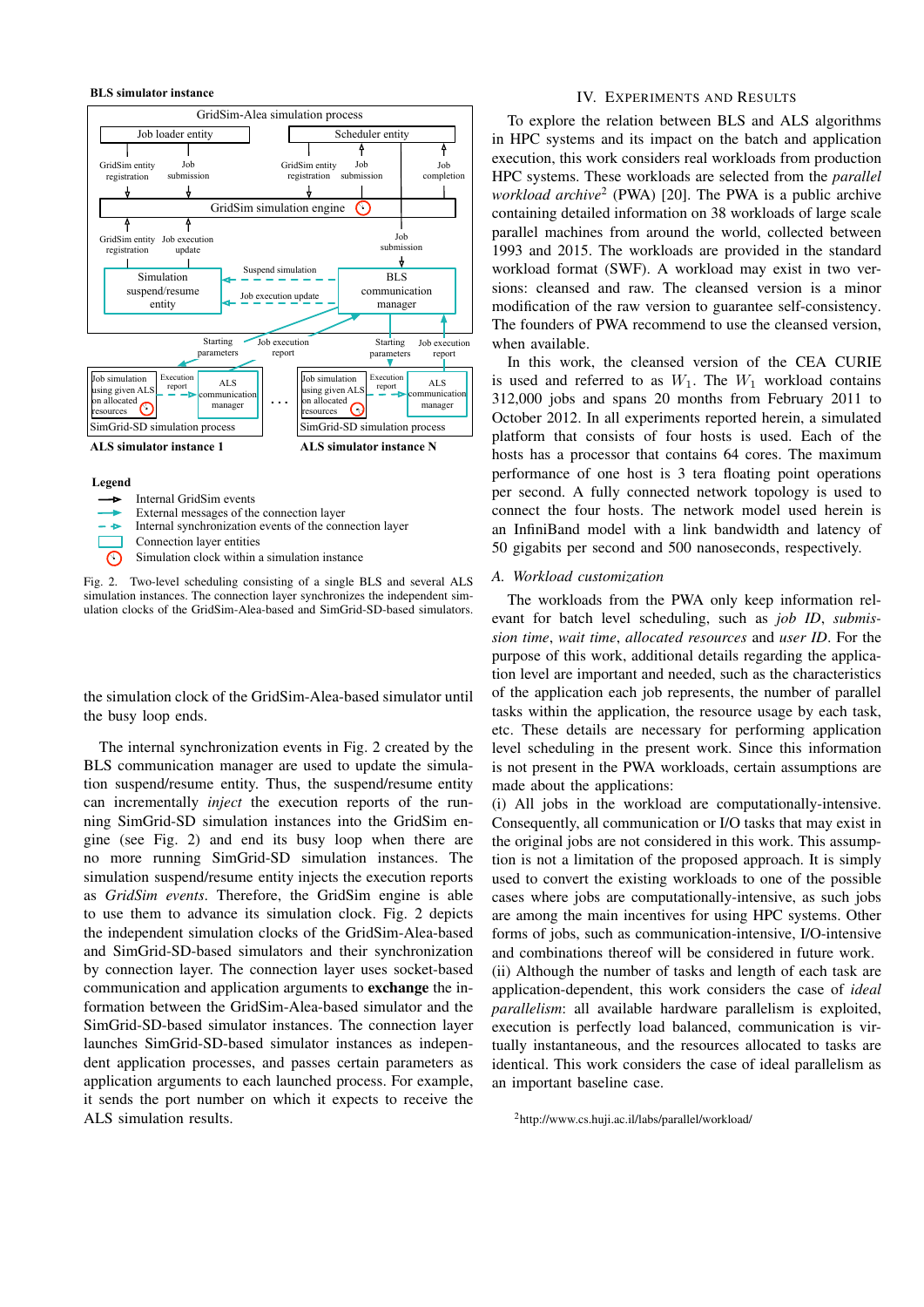In addition, other cases are generated and examined by introducing variation at the task length level using the task variation factor  $\Upsilon$ . By considering job  $J_i$  and its allocated set of resources  $RJ_i$ , the elements of the set  $TJ_i$  of tasks of job  $J_i$ can be randomly generated according to a probability distribution with mean  $\mu = \frac{LJ_i}{|RJ_i|}$  and standard deviation  $\sigma = \mu \times \Upsilon$ .

Workloads from the PWA store the execution time and the number of resources requested by each job. The PWA also states certain detailed about the hardware platform where the workloads were obtained from. Based on his information, an estimate about each job length (in giga floating point operations) can be obtained by multiplying the minimum performance of request resources(in giga floating point operations per second) to the job execution time (in seconds). The job length  $LJ_i$  is deduced by accumulating the length of the generated tasks, until  $LJ_i$  become greater than or equal to the estimate.

Many researchers modeled the arrival, finishing, execution times, and number and type of requested resources of different jobs in the context of HPC. Few efforts exist that can be used to model (with certain adaptations) the number of tasks and the task length within HPC applications.In the present work, for simplicity, the task lengths are generated according to normal distribution with the aforementioned  $\mu$  and  $\sigma$  parameters. Future work will consider other models to generate the task lengths within jobs of a given workload.

# *B. Analysis of the relation between BLS and ALS algorithms*

To explore the relation between BLS and ALS algorithms, experiments were performed following two different strategies. The first strategy supports a *coarse-grain analysis* of the relation between BLS and ALS, examining the effect of changing the ALS algorithms on the BLS performance, measured as the makespan of the entire batch workload. The second strategy supports a *fine-grain analysis* of the relation between BLS and ALS that examines the effect of changing the ALS algorithm in one job on the starting time of its successor job(s) in the batch.

In this work, combinations of three BLS algorithms FCFS, EDF, and SJF [7] and four ALS algorithms STATIC, SS [8], GSS [9], and FAC [10] are considered. To perform the experiments for the coarse-grain analysis, jobs of the most intensive 24 hours in terms of job arrival time have been selected from  $W_1$ . The most intensive 24-hour interval of  $W_1$ is referred to as  $W_1^{24}$ . A Java-based tool was developed as part of this work and used to extract the jobs of the most intensive period of 24 hours from a given workload.

As discussed in Section IV-A, the task length variation factor  $\Upsilon$  is used to vary the length of tasks within a certain job to represent more realistic jobs. Fig. 3 shows the parallel execution time of  $W_1^{24}$  when executing the twelve BLS-ALS combinations in two different cases. In the first case,  $\Upsilon = 0$  and corresponds to  $T_{\text{par}}^{\text{ideal}}$ . In the second case,  $\Upsilon \in \{0.1, 0.15, 0.2, 0, 25\}$  and leads to different values of  $T_{\text{par}}^{\Upsilon}$  denoted as  $T_{\text{par}}^{0.1}$ ,  $T_{\text{par}}^{0.15}$ ,  $T_{\text{par}}^{0.2}$ , and  $T_{\text{par}}^{0.25}$ , respectively. In the case of  $\Upsilon = 0$ , the results represent the best case



Fig. 3. Effect of changing the task variation factor Υ from 0 to 0.25 on the parallel execution time for the twelve combinations of selected BLS and ALS algorithms for the jobs within  $W_1^{24}$ 

scenario in which all submitted jobs are perfectly optimized for their allocated resources. Although such a scenario is highly desirable at the cluster operation and at the user levels, it is difficult to be encountered in practice. The results of Fig. 3 show the effect of increasing  $\Upsilon$  from 0 to 0.25 for the twelve BLS-ALS combinations. One can infer that increasing Υ leads to an increase in the total parallel execution time regardless of the BLS-ALS combination that has been used. The increase in the parallel execution time of the workload is not constant for different BLS-ALS combinations. Certain BLS-ALS combinations showed the ability to better absorb the effect of increasing Υ than others. Further analysis is needed to understand this behavior and pinpoint its root-cause(s).

The results in Fig. 4 show the ratio between the parallel execution time  $T_{\text{par}}^{\Upsilon}$  and the ideal parallel execution time  $T_{\text{par}}^{\text{ideal}}$ , respectively. The ratio  $\frac{T_{\text{par}}^{\text{ar}}}{T_{\text{par}}^{\text{ideal}}}$  can be used to characterize the sensitivity of the system performance to given BLS-ALS combinations.

To perform a fine-grain analysis, the connection layer between GridSim-Alea-based and SimGrid-SD-based simulators was extended with an additional task: to collect all text-based traces generated from the SimGrid-SD-based simulator and to combine them into a single text-based trace file. The main



Fig. 4. The ratio between  $T_{\text{par}}^{\Upsilon}$  and  $T_{\text{par}}^{\text{ideal}}$  for the twelve combinations of selected BLS and ALS algorithms for the jobs within  $W_1^{24}$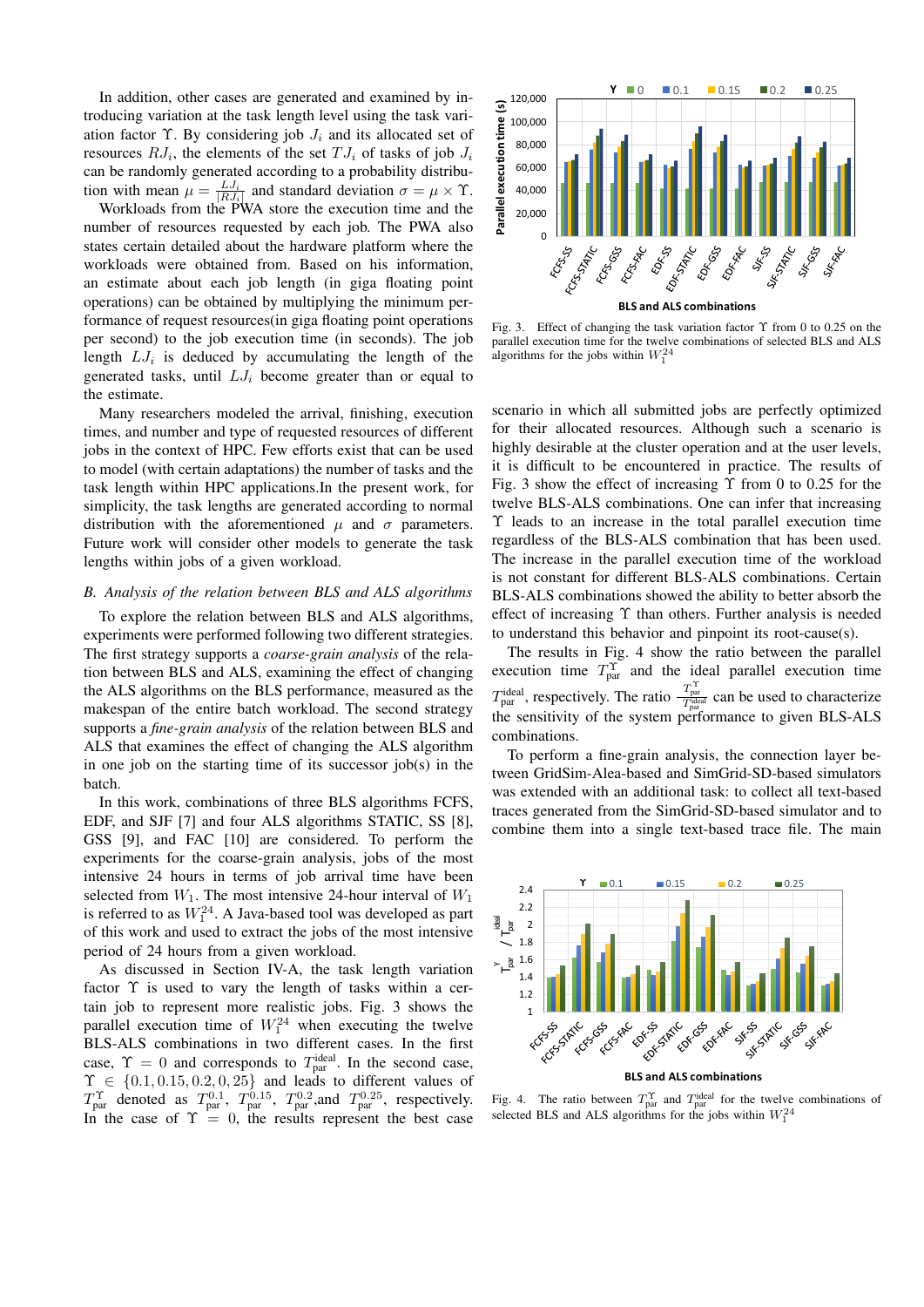challenge associated with this task is that each instance of the SimGrid-SD-based simulator does not have the global view of the entire batch workload simulation. For instance, to simulate jobs  $J_1$  and  $J_2$  on the sets of resources  $JR_1$  and  $JR_2$  at times  $t_1$  and  $t_2$ , respectively, the connection layer runs two instances of the SimGrid-SD-based simulator. Each SimGrid instance, however, simulates its corresponding job as  $J_i$  on the set of resource  $JR_i$  at time  $t_x$ .

In this work, a tool was used to convert the collected textbased traces to binary traces in the OTF2 [6] format. Using OTF2 traces with the Vampir [21] trace visualizer, we are able to visualize for the first time, to the best of our knowledge, the cluster utilization from the node to the core level *and* from batch level to application level scheduling, as shown in Fig. 5. A snapshot captured from Vampir is included in Fig. 5 and shows the execution of three out of 1,700 running jobs, namely  $J_{1542}$ ,  $J_{1543}$ , and  $J_{1544}$ , from the  $W_1^{24}$  workload. The execution was performed with a combination between FCFS as BLS and GSS as ALS. The tasks of the three jobs utilize host 1. The other three hosts are also utilized by the three jobs. Due to the limited space, the execution of the three jobs on hosts 0, 1, and 2 are collapsed and not shown. Fig. 5 illustrates a case of severe load imbalance of certain jobs, its effects on the starting times of subsequent jobs in the batch, and, consequently, the effects on the entire system performance and utilization.

Scalability is an interesting aspect of the proposed two-level simulation approach, in terms of increasing number of jobs and, consequently, in terms of increasing the number of



Fig. 5. Snapshot of the Vampir visualization tool showing the generated OTF2 trace of the proposed two-level scheduling simulator. Tasks of the same job are represented using horizontal bars of the same color, while the white space between the job bars represents the idle state of the allocated cores. The scheduling algorithms shown herein are FCFS and GSS at BLS and ALS, respectively. Jobs are obtained from workload  $W_1^{24}$ . This snapshot spans the execution time between 44,017 and 44,150 out of 88,441 seconds total execution time.



Fig. 6. The simulation wall clock time of the two-level simulator on an increasing number of simulated jobs from  $W_1$ .

simultaneous ALS instances. An initial scalability assessment of the two-level simulator is presented in Fig. 6. In these experiments, the simulation wall clock times are reported for executing an increasing number of jobs (from 1,000 to 16,000) from the  $W_1$  workload.

The simulation wall clock is defined as the total time required by the two-level simulator to simulate the execution of all jobs of a given workload and their tasks. The experiments were conducted with the least performing BLS-ALS combination, i.e., FCFS-STATIC, with  $\Upsilon = 0.25$ . selected from the results in Fig. 3. The results reveal a linear relation between the increase in the number of simulated jobs and simulation wall clock time consumed by the two-level simulator.

#### V. REPRODUCIBILITY OF THIS WORK

To ensure reproducibility of this work, apart from the information in Section IV about the workloads and the simulated platform considered in this work, the code of the proposed two-level simulator is developed under LGPL license, and is publicly available<sup>3</sup>. Under the same LGPL license, the developed Java-based tool used for extracting the jobs corresponding to the most intensive time period is also available upon request. Table II summarizes the software and the hardware specifications of the platform on which the proposed two-level simulator has been compiled and executed.

#### VI. CONCLUSION AND FUTURE WORK

With the growing complexity of modern and future HPC systems, parallelism becomes more massive and available

| Software            |                               |  |  |
|---------------------|-------------------------------|--|--|
| Operating system    | OS X 10.11.5                  |  |  |
| Required libraries  | GridSim v.5Alea v.4           |  |  |
| for build           | SimGrid v.3.13                |  |  |
|                     | for SimGrid, clang v.7.3.0    |  |  |
| Compilers           | for GridSim, javac v.1.8.0.91 |  |  |
| <b>Hardware</b>     |                               |  |  |
| Processor model     | Intel Core i7                 |  |  |
| Processor frequency | $2.5$ GHz                     |  |  |
| RAM (DDR4)          | 16 GB                         |  |  |

TABLE II. Characteristics of the platform used for conducting experiments

<sup>3</sup>https://c4science.ch/diffusion/3130/